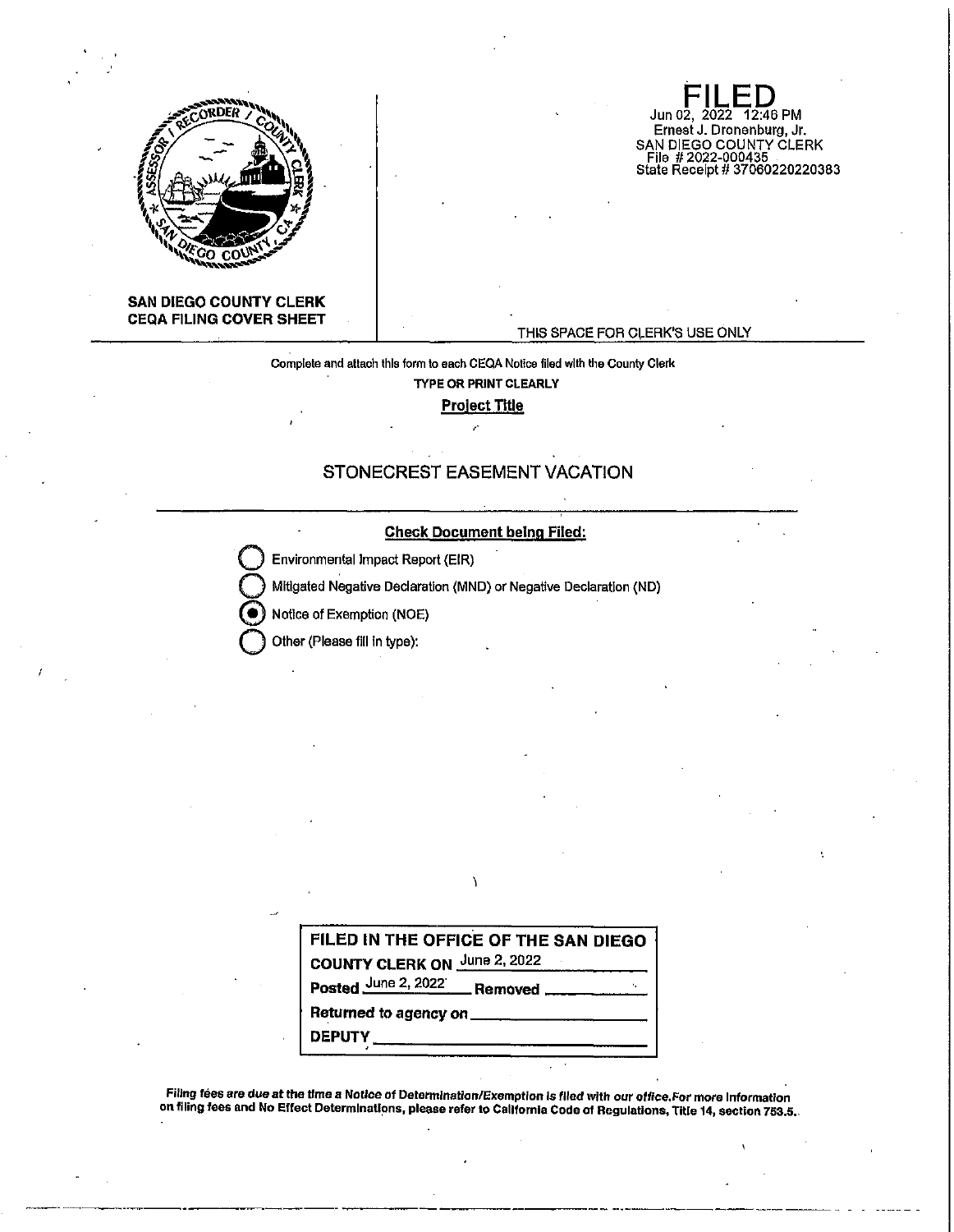•

### **NOTICE OF EXEMPTION**

(Gheck one or both)

TO: X RECORDER/COUNTY CLERK P.O. Box 1750, MSA-33 1600 PACIFIC HWY, ROOM 260

SAN DIEGO, CA 92101-2422

OFFICE OF PLANNING AND RESEARCH 1400 TENTH STREET, ROOM 121 SACRAMENTO, CA 95814

FROM: CITY OF SAN DIEGO DEVELOPMENT SERVICES DEPARTMENT 1222 FIRST AVENUE, MS 501 SAN DIEGO, CA 92101

Project No.: 691181 Project Title: Stonecrest Easement Vacation

PROJECT LOCATION-SPECIFIC: 9825 Stonecrest Boulevard, San Diego, CA

PROJECT LOCATION-CITY/COUNTY: San Diego/San Diego

DESCRIPTION OF NATURE AND PURPOSE OF THE PROIECT: An Easement Vacation of an existing water easement, located at 9825 Stonecrest Boulevard. The 15.77-acre site Is In the CC-3-9 zone within the Kearny Mesa Community Plan area. Council District 7. The project site Is currently developed with a parking lot and commercial building.

NAME OF PERSON OR AGENCY CARRYING OUT PROlECT: Kenneth Kozllk-Fuscoe Engineering, 6390 Greenwich Drive Suite 170, San Diego CA 92122. (858) 544-1500

EXEMPT STATUS: (CHECK ONE)

- ( ) MINISTERIAL (SEC. 21080(b)(1 ); 15268);
- ( ) DECLARED EMERGENCY (SEC. 21080(b)(3); 15269(a));
- ( ) EMERGENCY PROJECT (SEC. 21080(b)(4): 15269 (b)(c).
- (X) CATEGORICAL EXEMPTION: 15305 (Minor Alterations in Land Use)
- ( ) STATUTORY EXEMPTION:

REASONS WHY PBO!ECJ 1s EXEMPT; The City of San Diego conducted an environmental review and determined that this project meets the criteria set forth In CEQA Section 15305, which allows for minor alterations to land as long as the average slope on site is less than 20% and would not result In any changes in land use or density. Since the project site does not contain slopes greater than 20% and would not change land use or increase density the exemption does apply. The project Is located on a developed site and no environmental impacts would occur and none of the exceptions described in CEQA Guidelines Section 15300.2 apply.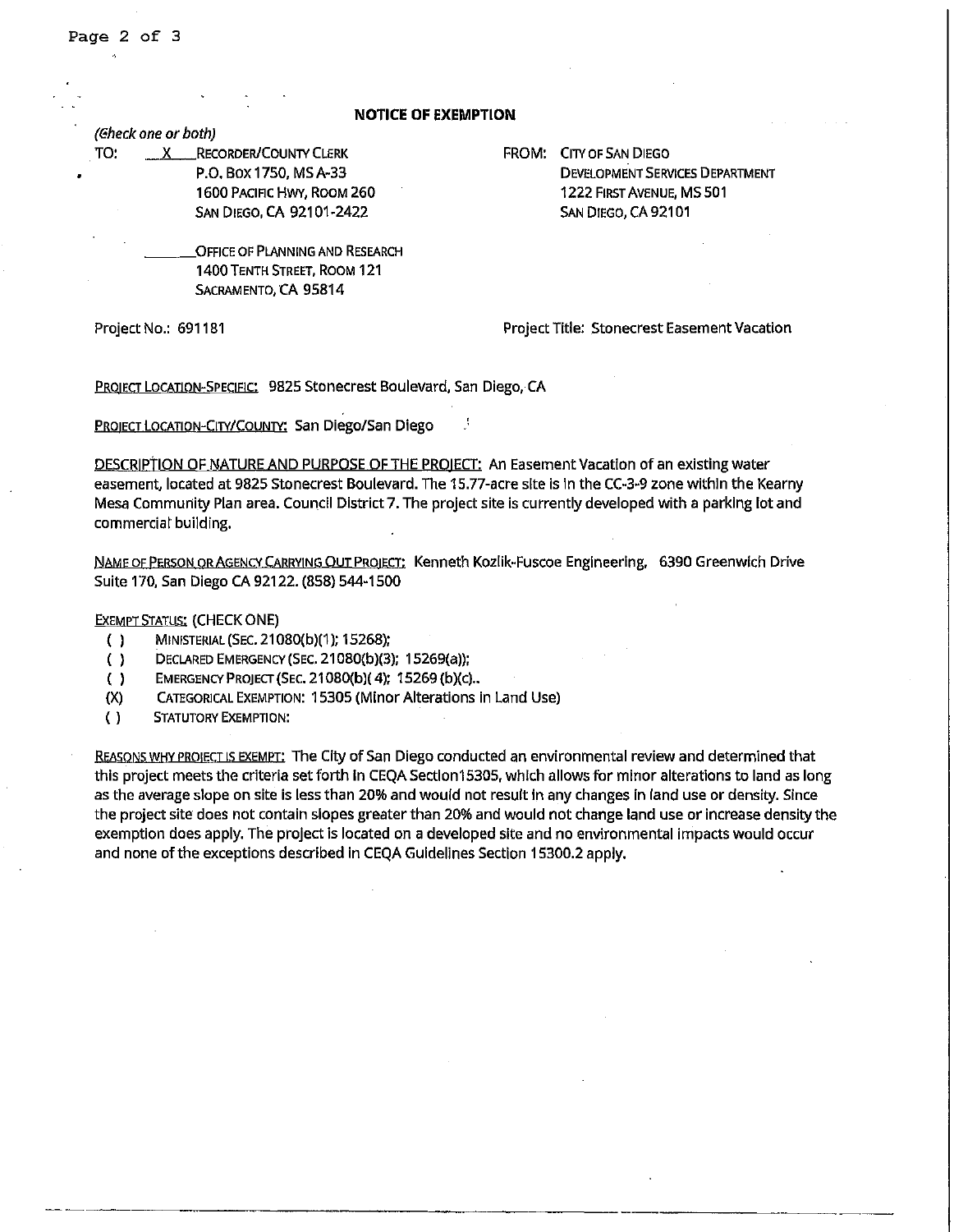# LEAD AGENCY CONTACT PERSON: Jeffrey Szymanski TELEPHONE: 619 446-5324

IF FILED BY APPLICANT:

1. ATTACH CERTIFIED DOCUMENT OF EXEMPTION FINDING.

2. HAS A NOTICE OF EXEMPTION BEEN FILED BY THE PUBLIC AGENCY APPROVING THE PROJECT?

( ) YES ( ) No

IT IS HEREBY CERTIFIED THATTHE CITY OF SAN DIEGO HAS DETERMINED THE ABOVE ACTIVITY TO BE EXEMPT FROM CEQA

/SENIOR PLANNER 3/22/2022

DATE

CHECK ONE: (X) SIGNED BY LEAD AGENCY CLERK OR OPR:

DATE RECEIVED FOR FILING WITH COUNTY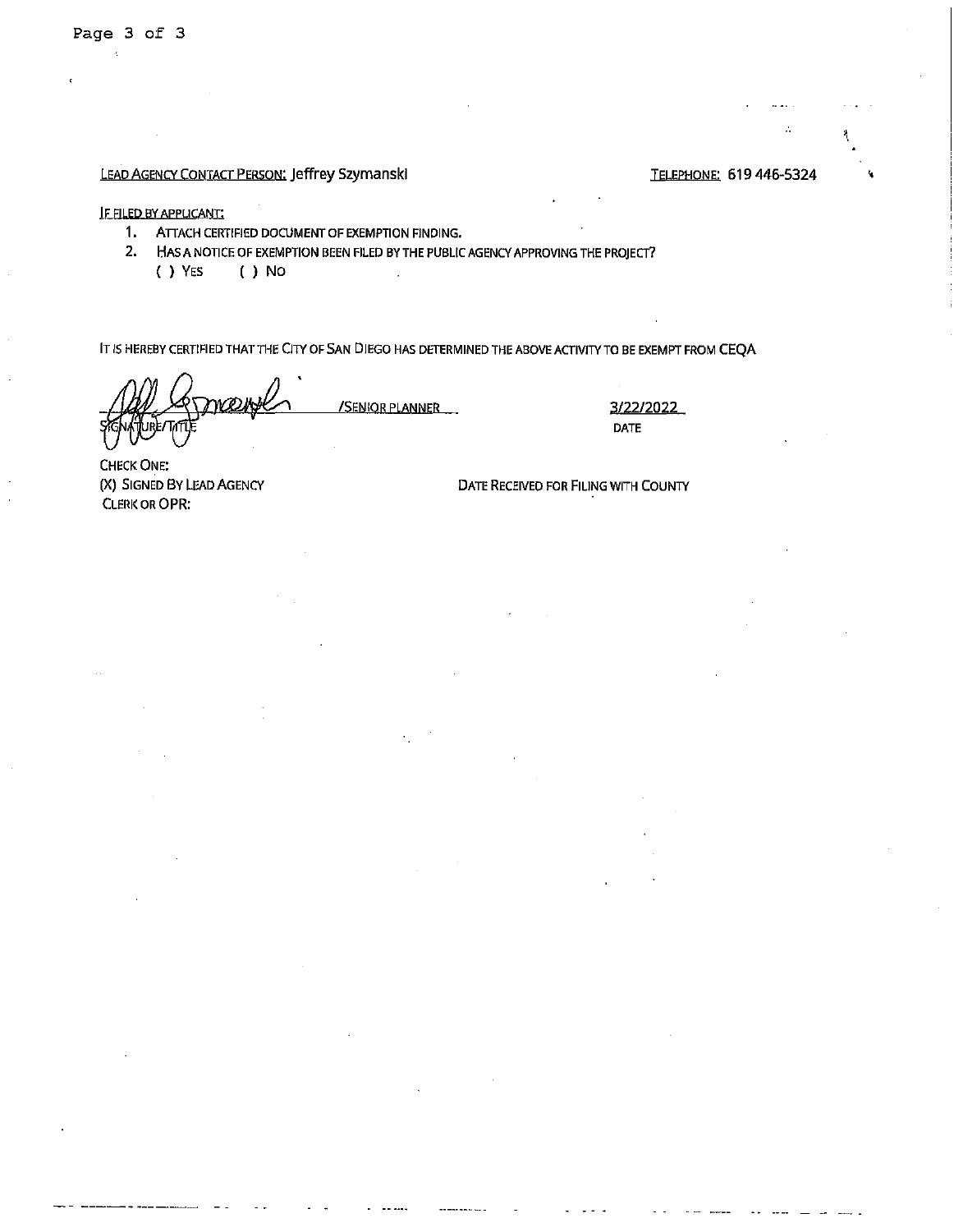|                                                                                                                                                                                                          | San Diego County                   |                                    |                                                         |                              |  |
|----------------------------------------------------------------------------------------------------------------------------------------------------------------------------------------------------------|------------------------------------|------------------------------------|---------------------------------------------------------|------------------------------|--|
|                                                                                                                                                                                                          | Transaction #:<br>Receipt #:       | 6508047<br>2022258044              |                                                         |                              |  |
| Ernest J. Dronenburg, Jr.<br>Assessor/Recorder/County Clerk<br>1600 Pacific Highway Suite 260<br>P. O. Box 121750, San Diego, CA 92112-1750<br>Tel. (619) 237-0502  Fax (619) 557-4155<br>www.sdarcc.com | Cashier Date:<br>Cashier Location: | 06/02/2022<br><b>SD</b>            | 06/02/2022 12:47 pm<br><b>Print Date:</b>               |                              |  |
|                                                                                                                                                                                                          |                                    |                                    | <b>Payment Summary</b>                                  |                              |  |
|                                                                                                                                                                                                          |                                    |                                    | <b>Total Fees:</b><br><b>Total Payments</b><br>Balance: | \$50.00<br>\$50.00<br>\$0.00 |  |
|                                                                                                                                                                                                          |                                    |                                    |                                                         |                              |  |
|                                                                                                                                                                                                          |                                    |                                    |                                                         |                              |  |
| Payment                                                                                                                                                                                                  |                                    |                                    |                                                         |                              |  |
| CHECK PAYMENT #1006                                                                                                                                                                                      |                                    |                                    |                                                         | \$50.00                      |  |
|                                                                                                                                                                                                          |                                    |                                    |                                                         |                              |  |
| <b>Total Payments</b>                                                                                                                                                                                    |                                    |                                    |                                                         | \$50.00                      |  |
| Filing                                                                                                                                                                                                   |                                    |                                    |                                                         |                              |  |
| CEQA - NOE                                                                                                                                                                                               |                                    |                                    | FILE #: 2022-000435 Date: 06/02/2022 12:46PM            | Pages: 3                     |  |
|                                                                                                                                                                                                          |                                    | State Receipt # 37-06/02/2022-0383 |                                                         |                              |  |
| Fees:<br>Fish & Wildlife County Administrative Fee                                                                                                                                                       |                                    |                                    |                                                         | \$50.00                      |  |
| <b>Total Fees Due:</b>                                                                                                                                                                                   |                                    |                                    |                                                         | \$50.00                      |  |
| Grand Total - All Documents:                                                                                                                                                                             |                                    |                                    |                                                         | \$50.00                      |  |

 $\cdot$ 

 $\bar{\gamma}$